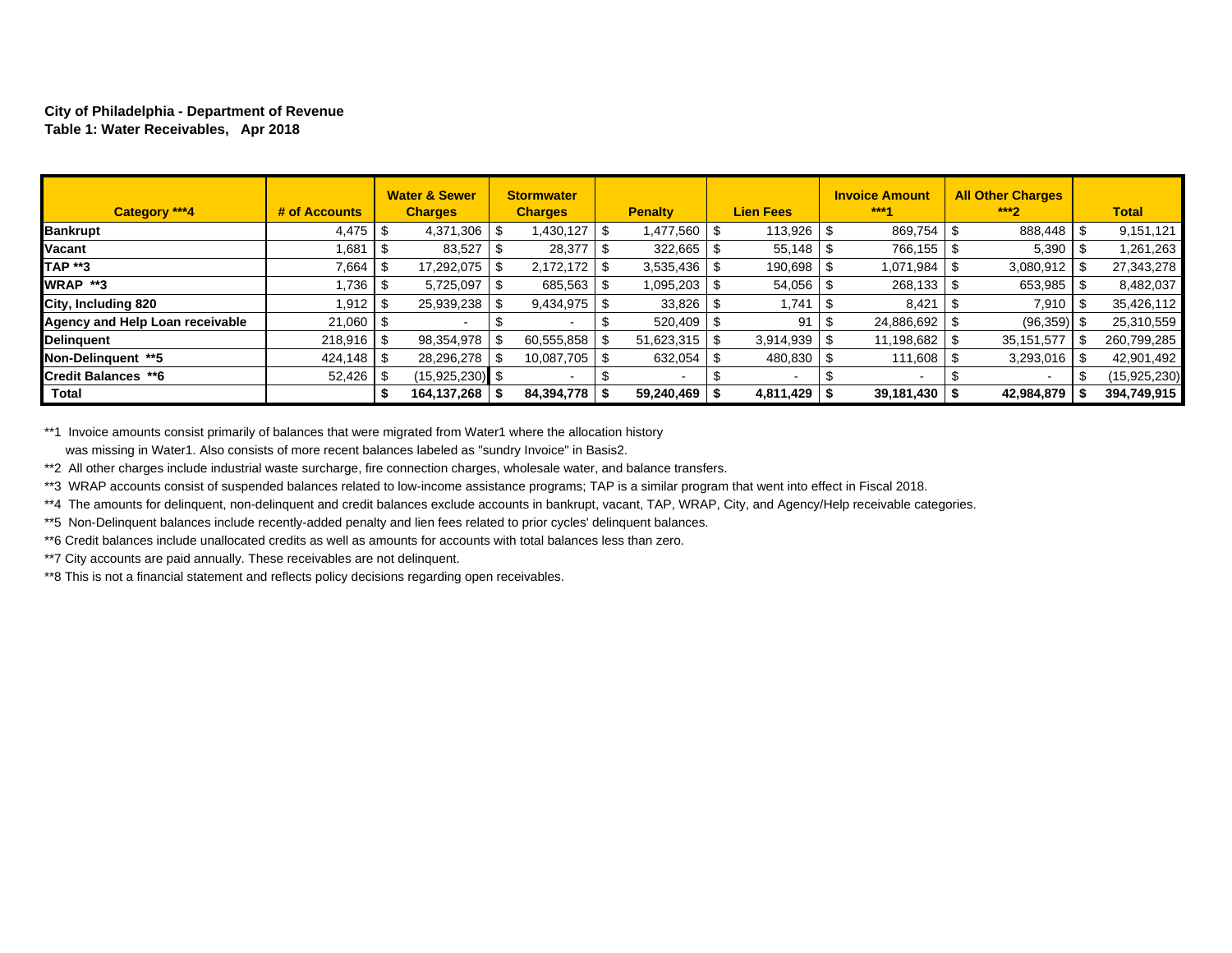# **City of Philadelphia - Department of Revenue Table 2: Comparison of Water Receivables, Apr 2018 and Mar 2018**

| <b>Category</b>            | <b>Apr 2018</b>      |    | <b>Mar 2018</b> | <b>1 Month Difference</b> |             |  |  |
|----------------------------|----------------------|----|-----------------|---------------------------|-------------|--|--|
| <b>Bankrupt</b>            | \$<br>9,151,121      | \$ | 8,891,954       | \$                        | 259,166     |  |  |
| <b>Vacant</b>              | \$<br>1,261,263      | \$ | 1,272,288       | \$                        | (11, 025)   |  |  |
| TAP **3                    | \$<br>27,343,278     | \$ | 24,590,567      | \$                        | 2,752,711   |  |  |
| <b>WRAP</b><br>**1         | \$<br>8,482,037      | \$ | 12,989,010      | \$                        | (4,506,973) |  |  |
| City, Including 820        | \$<br>35,426,112     | \$ | 31,828,154      | \$                        | 3,597,958   |  |  |
| Agency and Help Loan red   | \$<br>25,310,559     | \$ | 25,365,620      | \$                        | (55,062)    |  |  |
| Delinquent **2             | \$<br>260,799,285    | \$ | 264,128,325     | \$                        | (3,329,040) |  |  |
| Non-Delinquent **2         | \$<br>42,901,492     | \$ | 43,469,966      | \$                        | (568, 475)  |  |  |
| <b>Credit Balances **2</b> | \$<br>(15, 925, 230) | \$ | (16,063,704)    | \$                        | 138,474     |  |  |
| Total                      | \$<br>394,749,915    | S  | 396,472,180     | \$                        | (1,722,265) |  |  |

Note:

\*\*1 WRAP accounts consist of suspended balances related to low-income assistance programs.

\*\*2 These amounts exclude accounts in bankrupt, vacant, TAP, WRAP, City, and Agency/Help Loan categories.

\*\*3 TAP is a new low-income assistance program that went into effect in Fiscal 2018.

| <b>Category</b>             |    | <b>Apr 2018</b> | <b>Apr 2017</b>    | <b>1 Year Difference</b> |                |  |
|-----------------------------|----|-----------------|--------------------|--------------------------|----------------|--|
| <b>Bankrupt</b>             | \$ | 9,151,121       | \$<br>9,571,947    | \$                       | (420,827)      |  |
| <b>Vacant</b>               | \$ | 1,261,263       | \$<br>1,706,426    | \$                       | (445, 163)     |  |
| <b>TAP **3</b>              | \$ | 27,343,278      | \$                 | \$                       | 27,343,278     |  |
| <b>WRAP</b><br>**1          | \$ | 8,482,037       | \$<br>33,312,585   | \$                       | (24, 830, 548) |  |
| City, Including 820         | \$ | 35,426,112      | \$<br>35,137,890   | \$                       | 288,222        |  |
| Agency and Help Loan red \$ |    | 25,310,559      | \$<br>25,855,956   | \$                       | (545,397)      |  |
| Delinquent **2              | \$ | 260,799,285     | \$<br>264,001,871  | \$                       | (3,202,586)    |  |
| Non-Delinquent **2          | \$ | 42,901,492      | \$<br>42,149,091   | \$                       | 752,401        |  |
| <b>Credit Balances **2</b>  | \$ | (15, 925, 230)  | \$<br>(15,081,052) | \$                       | (844, 178)     |  |
| <b>Total</b>                | S  | 394,749,915     | \$<br>396,654,713  | \$                       | (1,904,798)    |  |

# **Table 3: Comparison of Water Receivables, Apr 2018 and Apr 2017**

Note:

\*\*1 WRAP accounts consist of suspended balances related to low-income assistance programs.

\*\*2 These amounts exclude accounts in bankrupt, vacant, TAP, WRAP, City, and Agency/Help Loan categories.

\*\*3 TAP is a new low-income assistance program that went into effect in Fiscal 2018.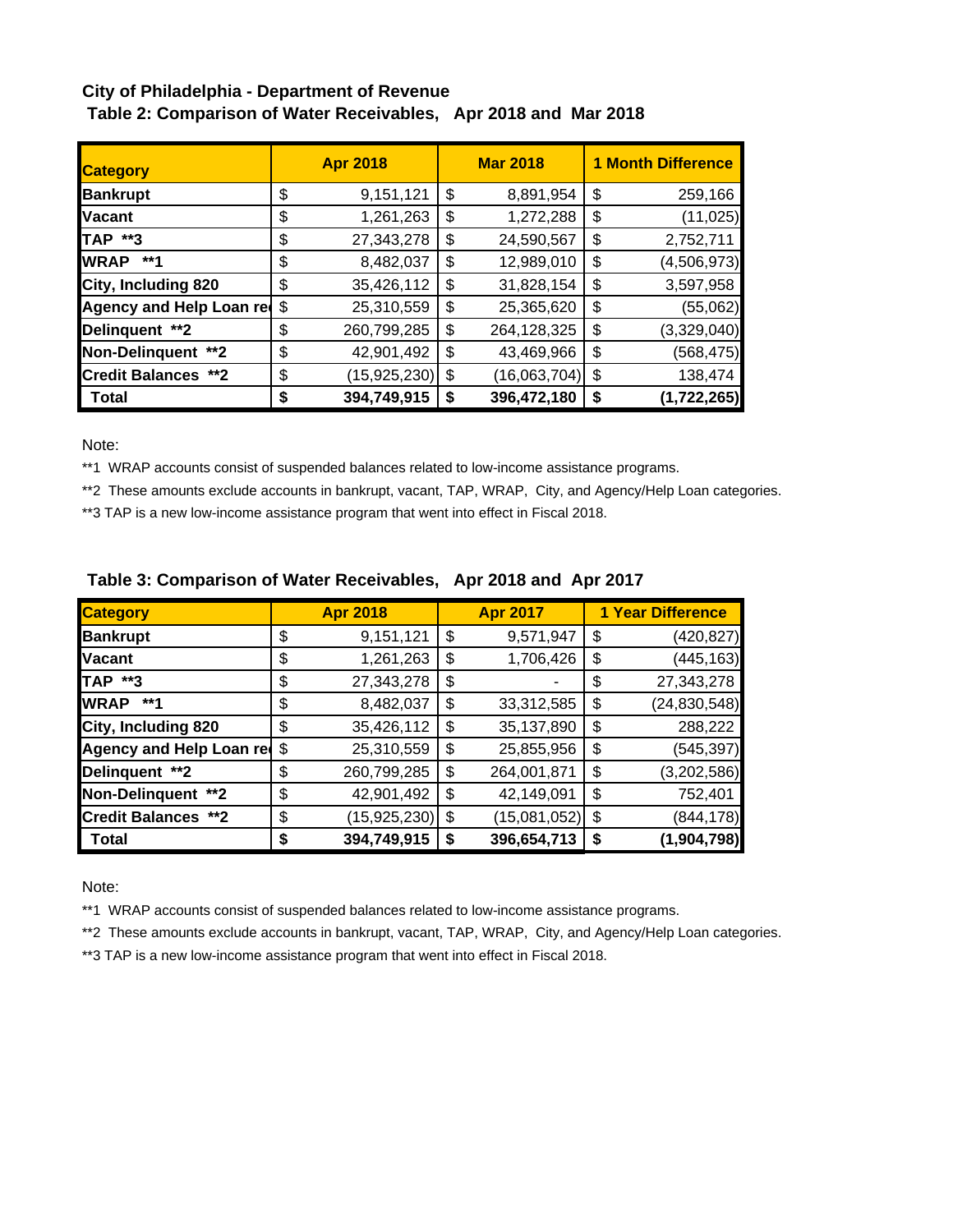#### **City of Philadelphia - Department of Revenue Table 4: Aging of Delinquent Accounts, Apr 2018**

| Category of each delinquent bill **3  | $\frac{1}{4}$ of Accounts | <b>Water &amp; Sewer</b><br><b>Charges</b> | <b>Stormwater</b><br><b>Charges</b> | <b>Penalty</b>  | <b>Lien Fees</b> | <b>Invoice Amount</b><br>$***1$ | <b>All Other</b><br>Charges **2 | <b>Total</b> |
|---------------------------------------|---------------------------|--------------------------------------------|-------------------------------------|-----------------|------------------|---------------------------------|---------------------------------|--------------|
| 3 months or less                      | 194,205                   | 16,261,149                                 | 6,425,610                           | 3,989,238       |                  | 130,228                         | 1,895,037                       | 28,701,262   |
| 4 to 6 months                         | 90,146                    | 7,933,134                                  | 4,293,189                           | 2,434,645       | 265,660          | 141,904                         | 2,511,507                       | 17,579,908   |
| 7 to 12 months                        | 77.317                    | $10,573,775$ \$                            | 6,671,995                           | 4,244,247       | 474,975          | 182,964                         | 4,067,781                       | 26,215,737   |
| More than 1 year - less than 2 years  | 67,557                    | 14,708,231                                 | 10,566,028                          | 7,787,269       | 327,150          | 632,267                         | 7,069,188                       | 41,090,132   |
| More than 2 years - less than 5 years | 62,231                    | $25,362,613$ \\$                           | 22,570,049                          | 18,815,552   \$ | ,189,041         | 1,025,239 S                     | $9,249,826$ \ \ \$              | 78,212,389   |
| More than 5 years                     | 45,521                    | 23,516,077                                 | 10,028,986                          | 14,352,364      | 1,658,113 S      | $9,086,079$ \ \ \$              | $10,358,238$ \ \ \$             | 68,999,857   |
| Total                                 |                           | 98,354,978                                 | 60,555,858                          | 51,623,315      | 3,914,939        | 11,198,682                      | 35,151,577                      | 260,799,285  |

Note: All aging categories exclude bankruptcies, vacant properties, TAP, WRAP accounts, City accounts, and Agency/Help Loan receivables.

\*\*1 Invoice amounts consist primarily of balances that were migrated from Water1 where the allocation history

was missing in Water1. Also consists of more recent balances labeled as "sundry Invoice" in Basis2.

\*\*2 All other charges include industrial waste surcharge, fire connection charges, wholesale water, and balance transfers.

\*\*3 Delinquent amounts are assigned to the aging category on a bill-by-bill basis according to the age of each bill; one customer can have delinquent amounts in multiple categories.